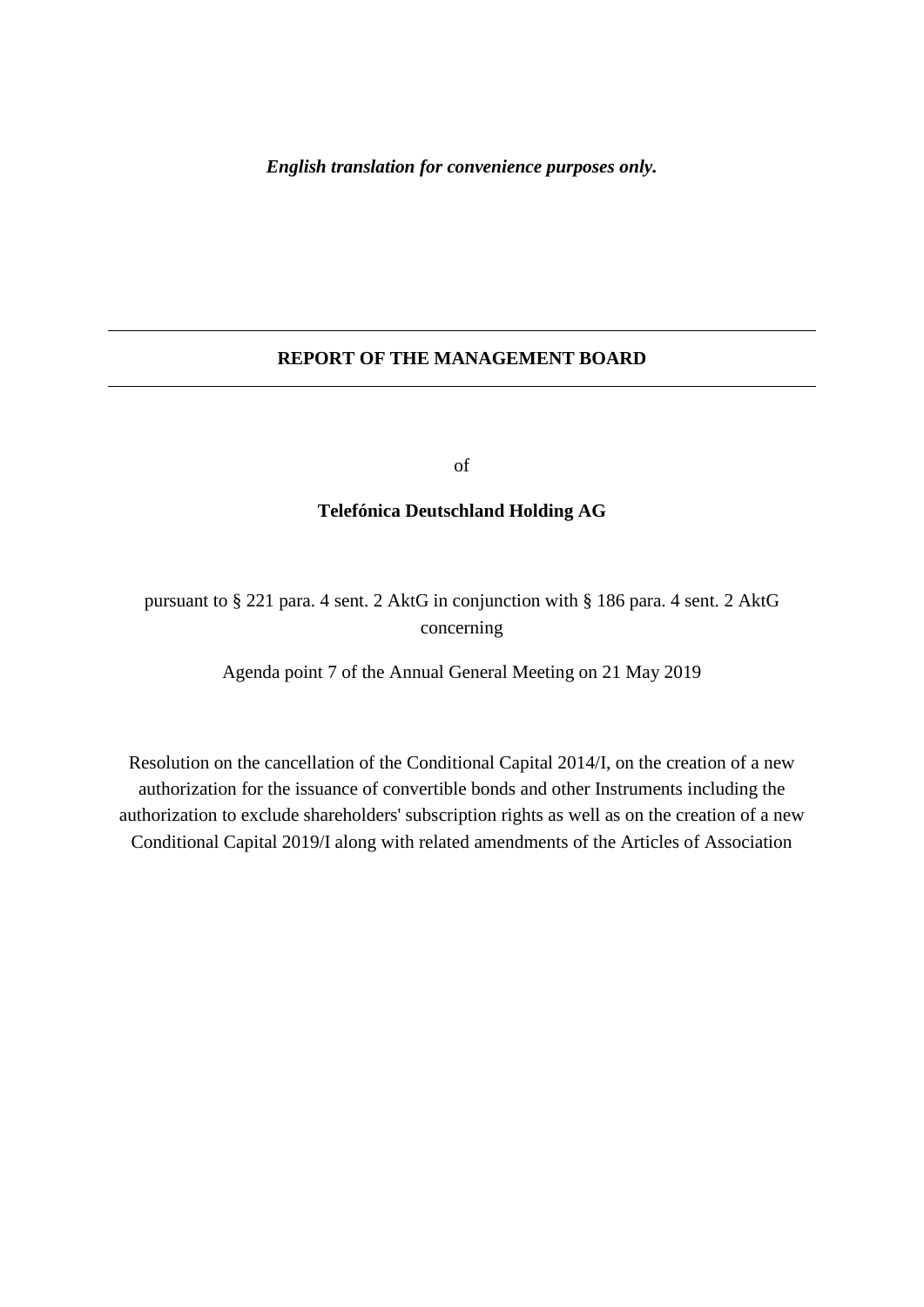An adequate capital structure is an essential prerequisite for the development of the Company. An important financing instrument are convertible and option bonds, convertible and option participation rights, participations rights and profit-participation bonds, the issuance of which enables the Company, depending on the market situation, to use financing opportunities to initially provide the Company with debt capital at favourable interest rates or to optimize its capital structure.

The authorization for the issuance of convertible bonds, option bonds, participation rights and/or profit-participating bonds, as well as combinations of these Instruments, granted by the general meeting on 11 February 2014 expired on 10 February 2019. The management board of the Company did not use the authorization with the result that the Conditional Capital 2014/I is no longer required. For that reason, the Conditional Capital 2014/I shall be cancelled, a new authorization shall be resolved upon and a new Conditional Capital 2019/I shall be created. The core aspects of the authorization from 11 February 2014 remain unchanged, in particular the number of the option and conversion rights, and thereby the scope of the conditional capital increase, as well as the term of the options or the participation right capital. The same applies in significant part to the guidelines for the conversion or option price (subscription price) of the shares.

Therefore, the management board and supervisory board propose to the annual general meeting with respect to agenda item 7, to authorize the management board to issue, with the consent of the supervisory board, (i) convertible bonds and/or (ii) option bonds and/or (iii) convertible participation rights and or (iv) option participation rights and/or (v) participation rights and/or (vi) profit-participating bonds (as well as combinations of these instruments) (hereinafter (i) to (iv) together "Financial Instruments" and (i) to (vi) together "Instruments") in a total nominal amount of up to EUR 3,000,000,000.00. Conversion and option rights for up to 558,472,700 new non-par value registered shares can be granted with the Financial Instruments. The conversion or option price must not be lower than a minimum subscription price per share, the calculation basis for which is specified in detail.

This authorization for the issuance of convertible and/or option bonds, convertible and/or option participation rights and/or profit-participating bonds, as well as combinations of these Instruments, puts the Company in a position to also obtain capital by the issuance of bonds, as well as participation rights, which are endowed with option or conversion rights for shares in the Company. At the same time it should also be possible to issue convertible bonds, as well as convertible option rights, which are endowed with conversion obligations for shares of the Company. Furthermore, the Company should also be enabled to issue participation rights or profit-participating bonds. In principle, all shareholders shall have subscription rights with regard to the Instruments. In order to facilitate ease of handling, however, it is intended to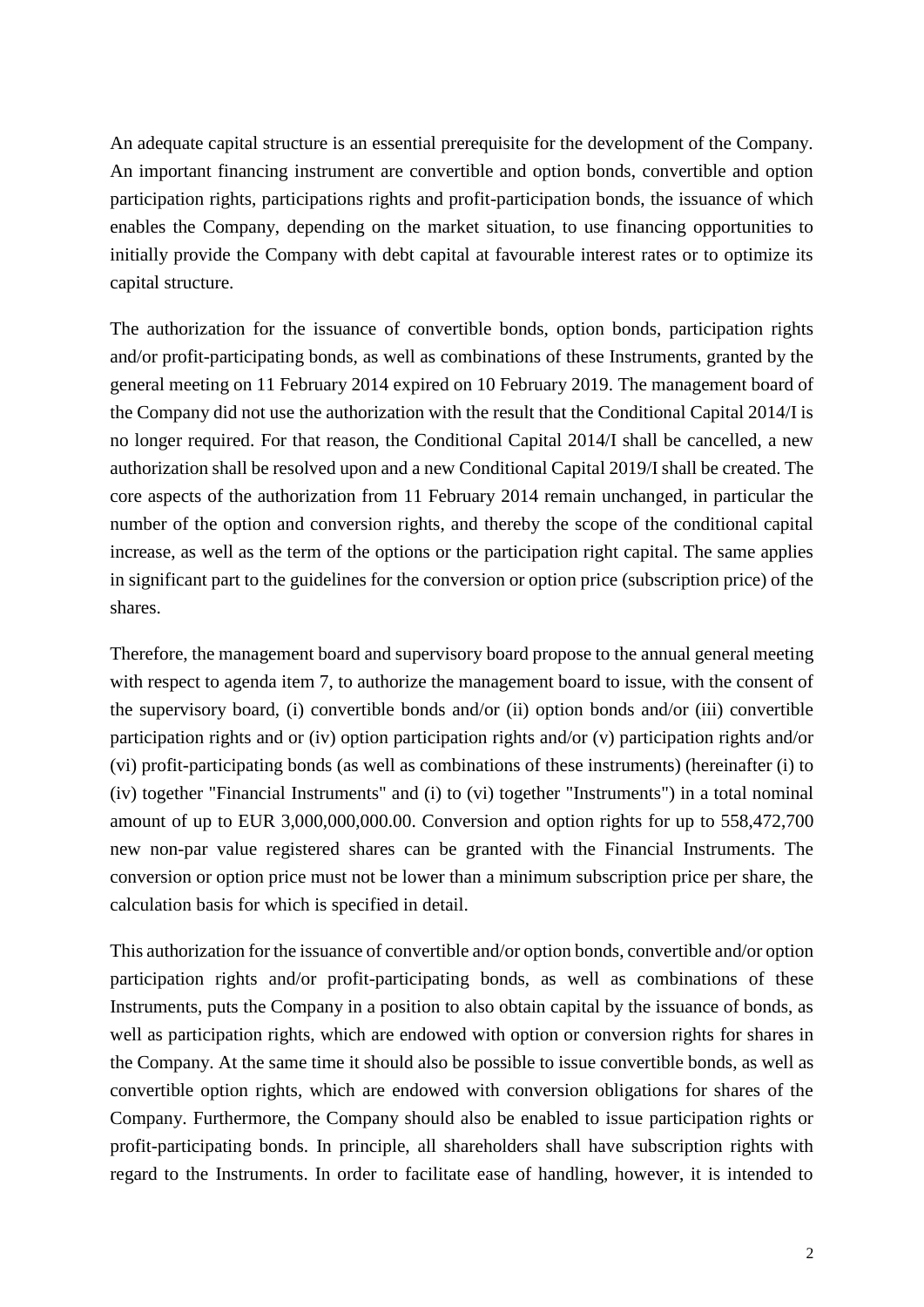provide for the option to make use of the possibility that the Instruments are subscribed by one or more credit institutions and/or one or more companies in the meaning of section 186 para. 5 sent. 1 AktG under the obligation to offer such shares for subscription to the shareholders.

The Company should have flexibility in its financing by being able to issue Instruments. In order to be able to make optimal use of this flexibility in the interest of the Company, the management board should be authorized to exclude, with the consent of the supervisory board, the subscription rights of the shareholders with respect to the Instruments in certain cases. The proposed authorizations to exclude subscription rights are in the interest of the Company are necessary, appropriate and reasonable. In detail:

1. Authorization to exclude subscription rights in connection with fractional amounts

First the management board is authorized to exclude, with the consent of the supervisory board, fractional amounts that result from the subscription ratio, from the subscription rights of the shareholders. The authorization to exclude subscription rights with respect to fractional amounts allows the issuance of Instruments, while maintaining a practical subscription ratio, and thereby simplifies the settlement of the subscription rights of the shareholders.

2. Authorization to exclude subscription rights in connection with the acquisition of companies, etc.

An exclusion of the subscription right should also be possible when the Instruments are issued in exchange for considerations in kind in the context of business combinations or for the purpose of acquiring (including indirectly acquiring) companies, parts of companies, interests in companies or other assets or rights to acquire assets. This is intended to enable the management board to also use the Instruments as an acquisition currency to acquire such contributions in kind against issuance of such Instruments in specific cases in connection with business combinations or for the purpose of acquiring (including indirect acquiring) companies, parts of companies, interests in companies or other assets or rights to acquire assets. Business expansions realized by way of acquisition of companies or participations in companies normally require quick decisions. The proposed authorisation enables the management board to react in a quick and flexible manner to advantageous offers or other opportunities arising on national or international markets and to seize business expansion opportunities by acquiring companies or participations in companies against the issuance of Instruments in the interest of the Company and its shareholders. The management board will carefully review in each case whether it should use the authorization to issue Instruments under exclusion of shareholders' subscription rights where actual opportunities for the acquisition of assets,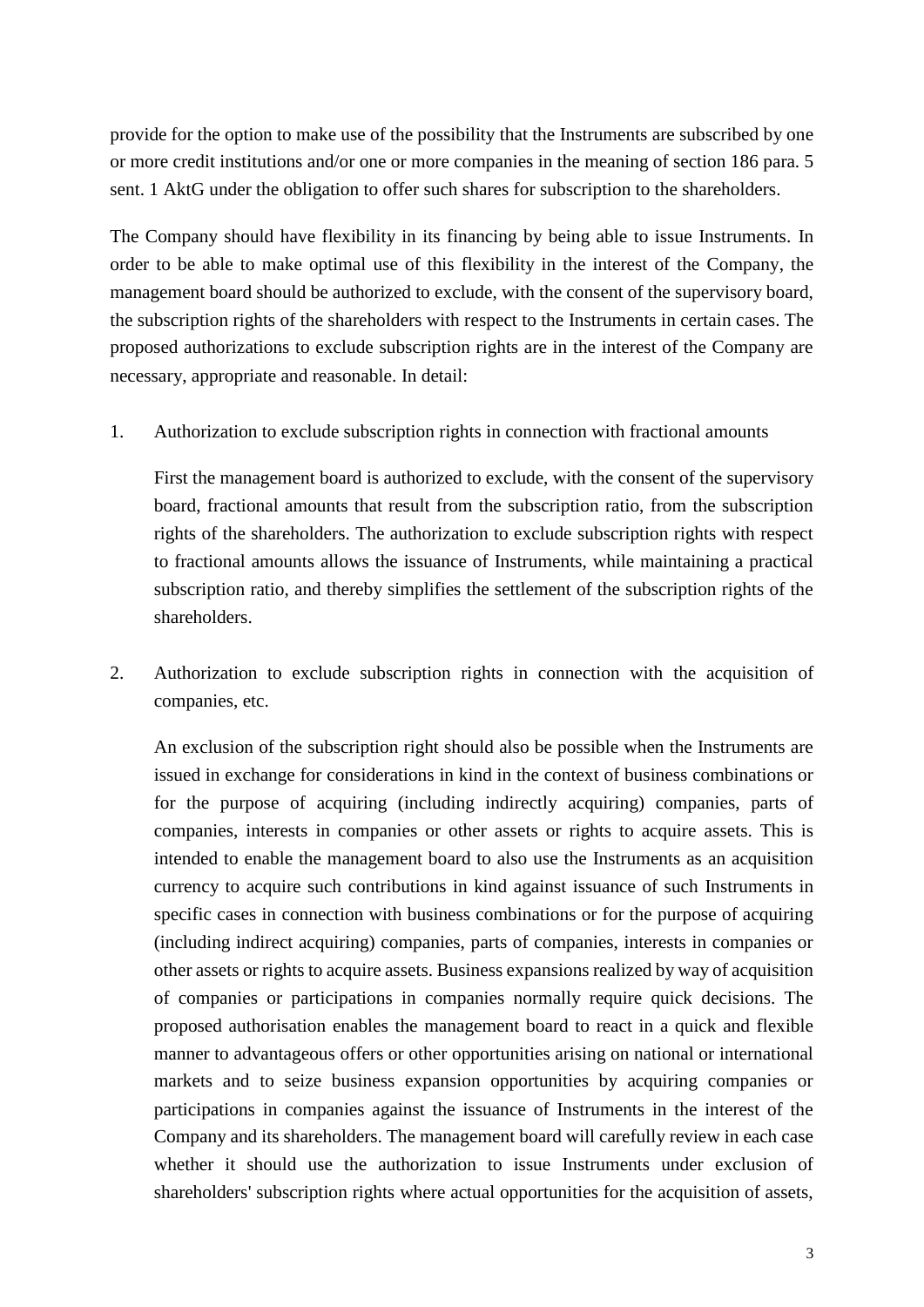in particular companies or participations in companies arise. The management board will not exclude the shareholders' subscription rights unless this would be in best interests of the Company and its shareholders.

3. Authorization to exclude subscription rights in connection with option and conversion rights already issued for dilution protection purposes

Furthermore, the management board is authorized to also exclude, with the consent of the supervisory board, subscription rights to the extent it would be necessary to grant to the holders or creditors of then outstanding option rights, convertible bonds and convertible participation rights, a subscription right for Instruments in an amount that they would be entitled to after exercise of the conversion or option rights, as well as after fulfilment of the conversion obligation. This further authorization of the management board to exclude, with consent of the supervisory board, the subscription rights in order to grant a dilution protection to the holders or creditors of the Financial Instruments already issued by the Company, is based on the following considerations:

The holders or creditors of the Financial Instruments to be issued by the Company or one of its affiliates are usually granted a dilution protection when the Company raises its share capital, subject to the grant of subscription rights to its shareholders, during the conversion or option period, or increases the share capital out of the Company's own means or issues further Instruments or grants other option rights. In capital markets practice, the dilution protection is granted either through adjustment of the conversion or option conditions (payment of a compensation in cash, reduction of any additional amount, as well as adjustment of the exchange ratio), or by the granting of subscription rights on the new Instruments. The management board, with consent of the supervisory board, determines which of the two possibilities is appropriate shortly before use of the authorization to issue further Instruments.

In order not to be limited to the first alternative from the beginning (payment of a compensation in cash, reduction of any additional amount, as well as adjustment of the exchange ratio), the management board should be authorized to exclude the subscription rights of the shareholders on the new Instruments, with consent of the supervisory board, to the extent it is necessary to grant holders of already issued Financial Instruments a subscription right to the extent that they would be entitled to, if they had made use of their conversion or option rights before the issuance of the new Instruments. The new Instruments to be issued to holders of Financial Instruments subject to exclusion of subscription rights will be issued to them on the same conditions as they are offered to shareholders of the Company for subscription.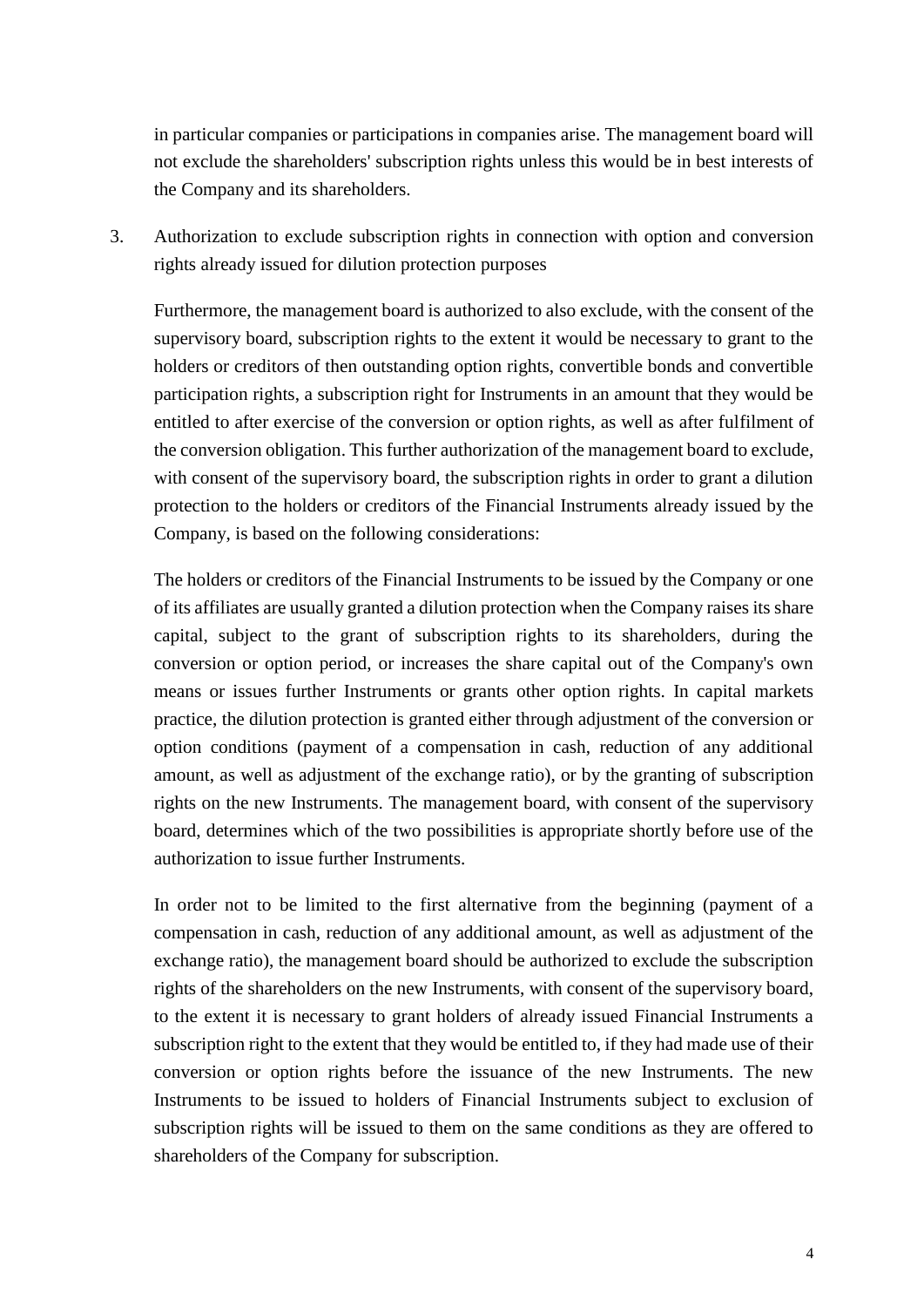4. Authorization to exclude subscription rights under section 186 para. 3 sent. 4 AktG, by analogy

The subscription right can also be excluded by the management board, with the consent of the supervisory board, as long as the relevant issuance of Financial Instruments is made at a price that falls not significantly below their theoretical market value. Through such exclusion of subscription rights, the Company is enabled to take advantage of favourable capital market situations on short notice, and to issue the Financial Instruments in a private placement or a public offering. Through this mechanism of exclusion of subscription rights, the interests of the shareholders are maintained.

The volume of shares to be issued in connection with the exercise of the conversion or option rights of Financial Instruments issued under exclusion of the subscription rights, is limited to 10 % of the share capital of the Company, whereas the lesser of the following two amounts is to be applied: the nominal amount of share capital at the time the authorization becomes effective, or the nominal amount of the share capital at the time of the exercise of the authorization. The following are offset against the total amount: (i) the treasury shares and the shares out of the authorised capital, and subscription or conversion rights due to other authorizations, issued or disposed of during the term of this authorisation under exclusion of the subscription right in accordance with section 186 para. 3 sent. 4 AktG or with corresponding application of this rule, as well as (ii) those shares that were acquired subject to the exclusion of shareholders' disposal rights in corresponding application of section 186 para. 3 sent. 4 AktG. Thereby the shareholders are protected from a dilution of their percentage ownership interest.

The shareholders are protected from an economic dilution of their shareholding, since the Financial Instruments are issued at a price that is not significantly lower than their theoretical market value. In order to satisfy these requirements, the management board will determine the market value of the Financial Instruments with due care, if necessary by engaging an investment bank or auditing firm for such purpose. The Management Board will keep the discount from the market value as small as possible when setting its price, under consideration of the relevant situation in the capital markets. Because the authorization requires that the issue price determined not be significantly lower than the determined market value, the value of the (excluded) subscription right tends to be approximately zero, i.e. the shareholders do not experience any economic disadvantage through the exclusion of subscription rights, especially because they can maintain their percentage ownership interest through the additional purchase of shares on the stock exchanges. Independent of the review by the management board, a market appropriate determination of the conditions resulting in the avoidance of a significant dilution of value can be made through the implementation of a book-building process. In this procedure,